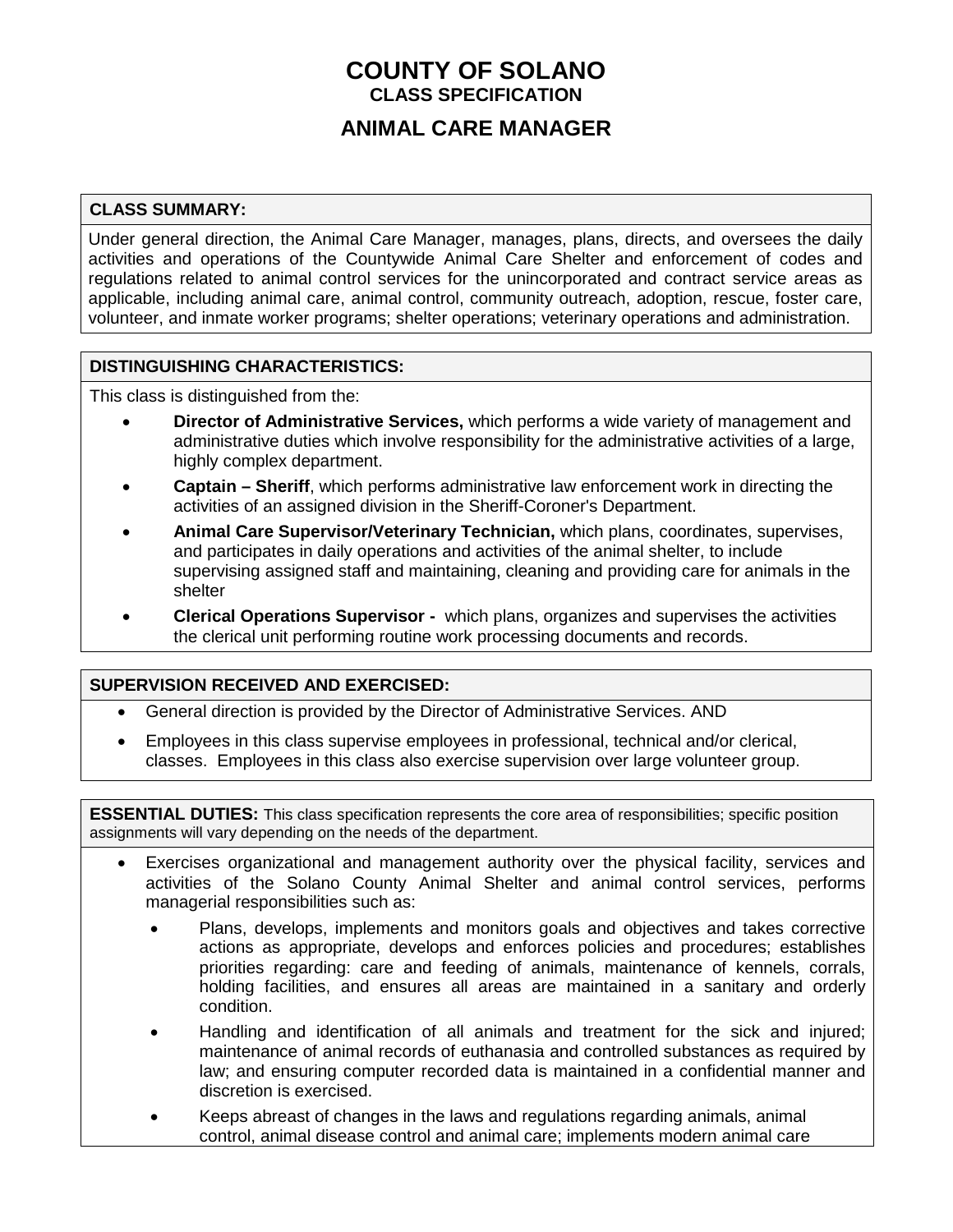methods and procedures.

- Develops the budget for the Animal Care and Control Division manages budget implementation; participates in the forecast of funds needed for staffing, equipment, materials and supplies; and administers and manages the approved budget for the division by:
	- monitoring purchases and expenditures;
	- approving non-routine expenditures for workplace improvements, training, computer software and hardware, etc.;
	- grant research, solicitation, application and monitoring
- Assures compliance with standards and policies and enforcement of laws and regulations regarding humane animal treatment, animal abuse, stray animal retention, and animal sterilization and ensures participation in the county-wide rabies control program.
- Represents the Department in community outreach efforts by:
	- developing and maintaining collaborative partnerships with local, regional, and statewide organizations, and other County departments and County Leadership to develop, implement, and/or promote the efforts of the Animal Shelter; and
	- representing the Department's needs and priorities within these "partnerships"; and
	- speaking to groups and individuals regarding departmental activities and services
- Investigates charges of animal abuse; reviews citations and, using the advice of counsel, determines whether violators should be prosecuted; gathers evidence; prepares appropriate court documents and reports; and testifies in court.
- Develops and coordinates a manageable capacity work plan for the Shelter to effectively utilize space and systematically respond to seasonal influxes of animals.
- Manages a modern animal shelter that includes a public spay/neuter clinic, and pet adoption program, with focus on public education regarding pet licensing, animal care, health, and wellness and to ensure interested and acceptable individuals are quickly united with adoptable pets.
- Responds to and resolves inquiries and complaints from other animal care providers, Animal Control Officers and the general public.
- Performs periodic inspection of shelter facilities to monitor the general health of shelter animals and ensures proper medical care is rendered in a timely, humane and efficient manner.
- Assigns and ensures necessary vehicles and other equipment, (e.g., radios, keys, animal capturing tools, crates and cages) are in supply and in well maintained working order to minimize the spread of disease.
- Performs supervisory duties to direct reports and to others through subordinate supervisors such as:
	- establishing standards for acceptable work products and evaluating performance;
	- interviewing applicants and recommending selections;
	- reviewing, approving and implementing disciplinary actions and terminations;
	- assigning work and planning and scheduling staff's work activities and deadlines;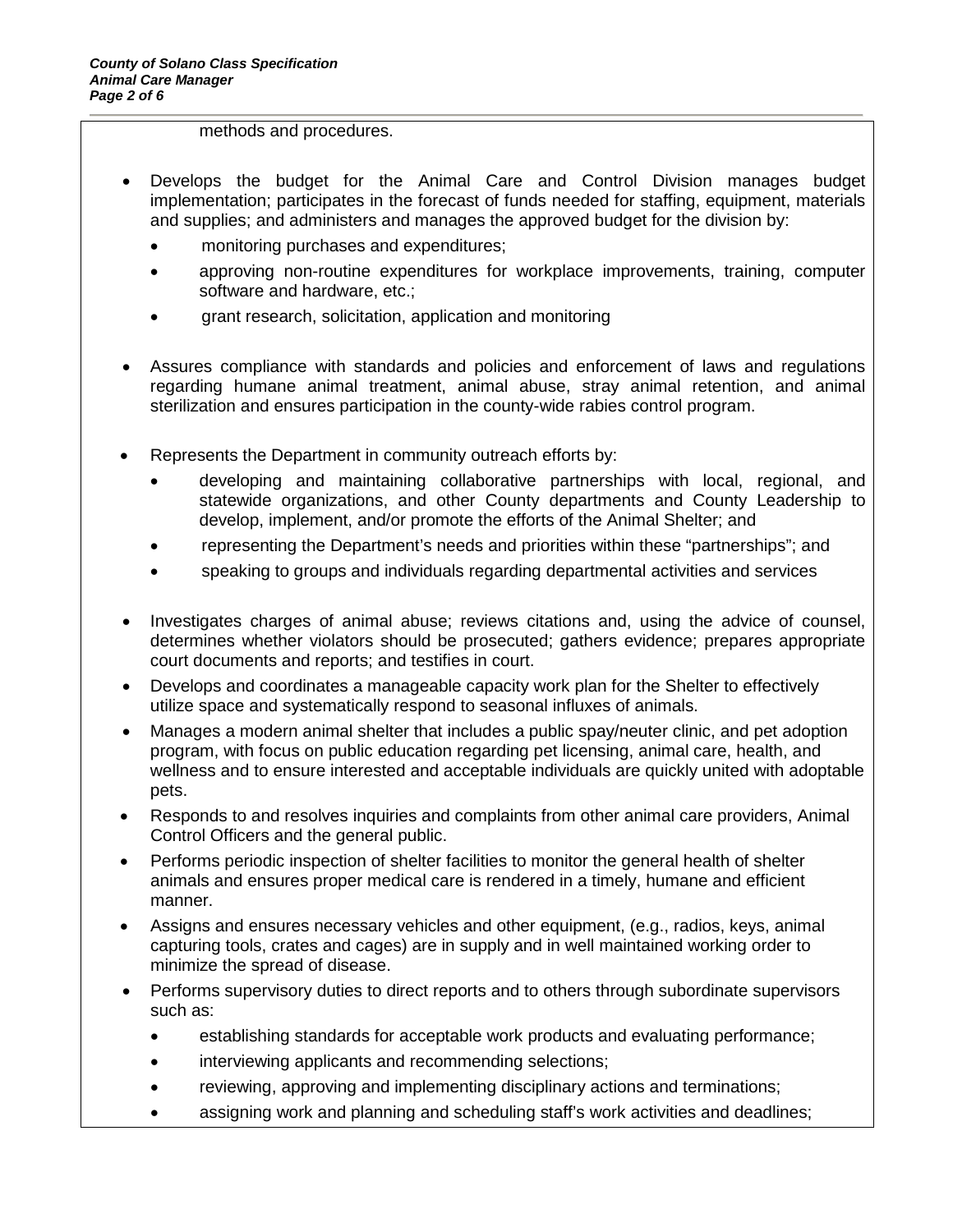- reviewing work and recognizing employees' work efforts and accomplishments;
- providing career development mentoring and recommending training and career development opportunities;
- ensuring that employees are properly trained;
- reviewing and approving timesheets and requests for leave; and
- supporting and ensuring compliance with County and Department policies and procedures including those related to equal opportunity and to safety.
- Researches and prepares technical and administrative reports; evaluates legislation effecting animal care services, plans and projects; prepares and maintains a variety of records and written correspondence.
- Performs other special tasks and projects to include but not limited to capital projects as assigned by the Sheriff or Designee
- Attends a variety of local and state training programs to maintain related current and future certifications.

#### **EDUCATION AND EXPERIENCE:**

#### **Pattern A:**

**Education:** Bachelor's Degree from an accredited college or university is required, preferably in Animal Management, Animal Science, Biological Sciences, Business administration, or Public Administration or related. AND

**Experience:** Four (4) years of experience performing animal shelter and/or animal control agency, a Humane Society, and/or a veterinary clinic, including two (2) years performing program management and/or supervisory responsibility. OR

#### **Pattern B:**

**Education:** Associates Degree or equivalent units from an accredited college or university preferably in Animal Management, Animal Science, Biological Sciences, Business administration, or Public Administration or related. AND

**Experience:** Six (6) years of experience performing animal shelter and/or animal control agency, a Humane Society, and/or a veterinary clinic, including two (2) years performing program management and/or supervisory responsibility.

#### **LICENSING/CERTIFICATION REQUIREMENTS**:

Possession of or the ability to obtain a valid California Class C driver's license is required.

This license must be kept current while employed in this class.

#### **REQUIRED KNOWLEDGE AND SKILLS:**

#### **Knowledge of:**

- Organizational analysis and management.
- Relevant Local, state and federal laws, codes, regulations, and ordinances related to the proper treatment, sheltering, and control of animals.
- Operational characteristics and challenges of animal care/control programs and functions
- Animal shelter flow
- Principles and effective practices and techniques for proper handling and caring for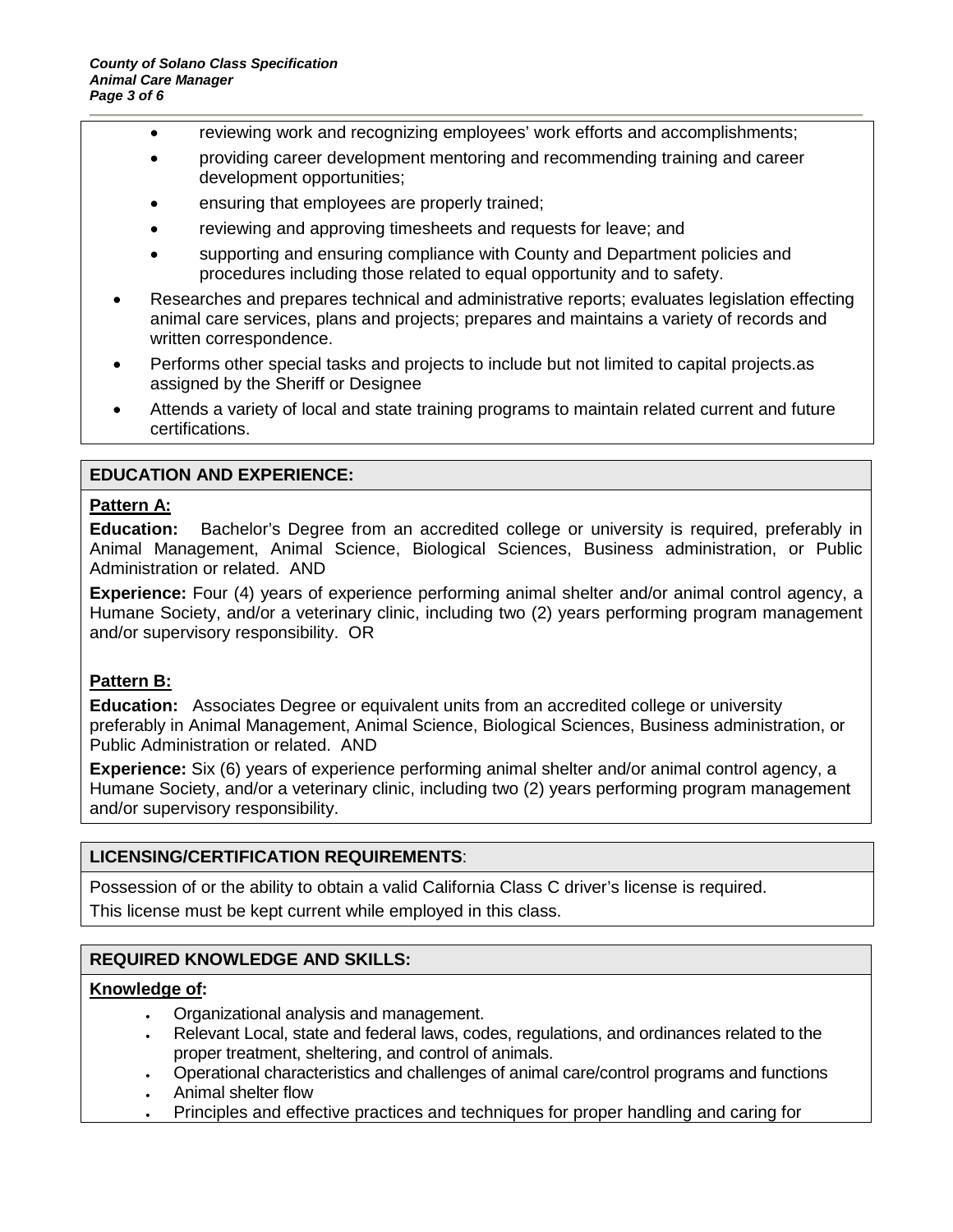animals and training.

- Pharmaceuticals commonly used in the treatment of animals
- Principles and practices of supervision, leadership, motivation, team building, organization, training, and conflict resolution.
- Community Outreach and building networking partnerships.
- Customer service techniques for dealing with customers, often in a difficult or confrontational situation.
- Oral communication techniques to include presentations to groups of various sizes in a positive, inclusive, and motivational manner.
- English composition, spelling, grammar, vocabulary, and punctuation for both written and oral communications.
- Formats and appropriate terminology for report writing to assist in completing progress reports for grant funded programs, business correspondence, policies, procedures and narrative reports.
- Principles and practices of budgeting, cost analysis, and fiscal management.
- Request for Proposal (RFP) development, contract development and administration, including planning, change, and shelter design.
- Grant research, identification, development and monitoring appropriate to the needs of the shelter.
- Standard office procedures, practices, equipment, personal computers, and software.

#### **Skill and/or Ability to:**

- Plan, organize, manage and implement the operations of an animal shelter; handle a variety of domestic and livestock animals safely and in a humane fashion.
- Identifying animals ready for temperament testing, scheduling testing, and managing results; ensuring animals are appropriate for adoption and determining when animals unavailable for adoption are euthanized in a timely and humane manner.
- Animal restraint and veterinary tools, equipment, and supplies, cleaning tools and equipment, and two-way radios.
- Enforce laws, ordinances, and regulations pertaining to animal services and animal control.
- Recognize normal and abnormal animal behavior.
- Handle potentially dangerous animals in a safe manner.
- Researching laws, regulations, procedures and/or technical reference materials to include those involving evidence-based programs; analyzing, evaluating and interpreting the data gathered; drawing logical conclusions; developing reasonable and deliverable options, making appropriate recommendations; and implementing the resultant change effectively.
- Managing a variety of simultaneous work projects and carrying them through to successful completion.
- Administering contracts and grants according to designated guidelines and regulations.
- Communicating information and ideas clearly and concisely, both orally and in writing.
- Interpersonal communication necessary to work with, staff, management, community stakeholders, inmates, offenders, and management from other county departments
- Working with and speaking to various cultural and ethnic individuals and groups in a tactful and effective manner.
- Establishing and maintaining effective working relationships with those contacted in the performance of required duties.
- Representing the shelter in meetings with representatives from local, state, private agencies, non-profit agencies, and other County departments.
- Preparing a variety of written communications to include reports, policies and procedures.
- Maintaining accurate records and documenting actions taken.
- Gathering and analyzing statistical data and preparing comprehensive statistical reports.
- Maintaining confidentiality of records and information per pertinent laws/regulations.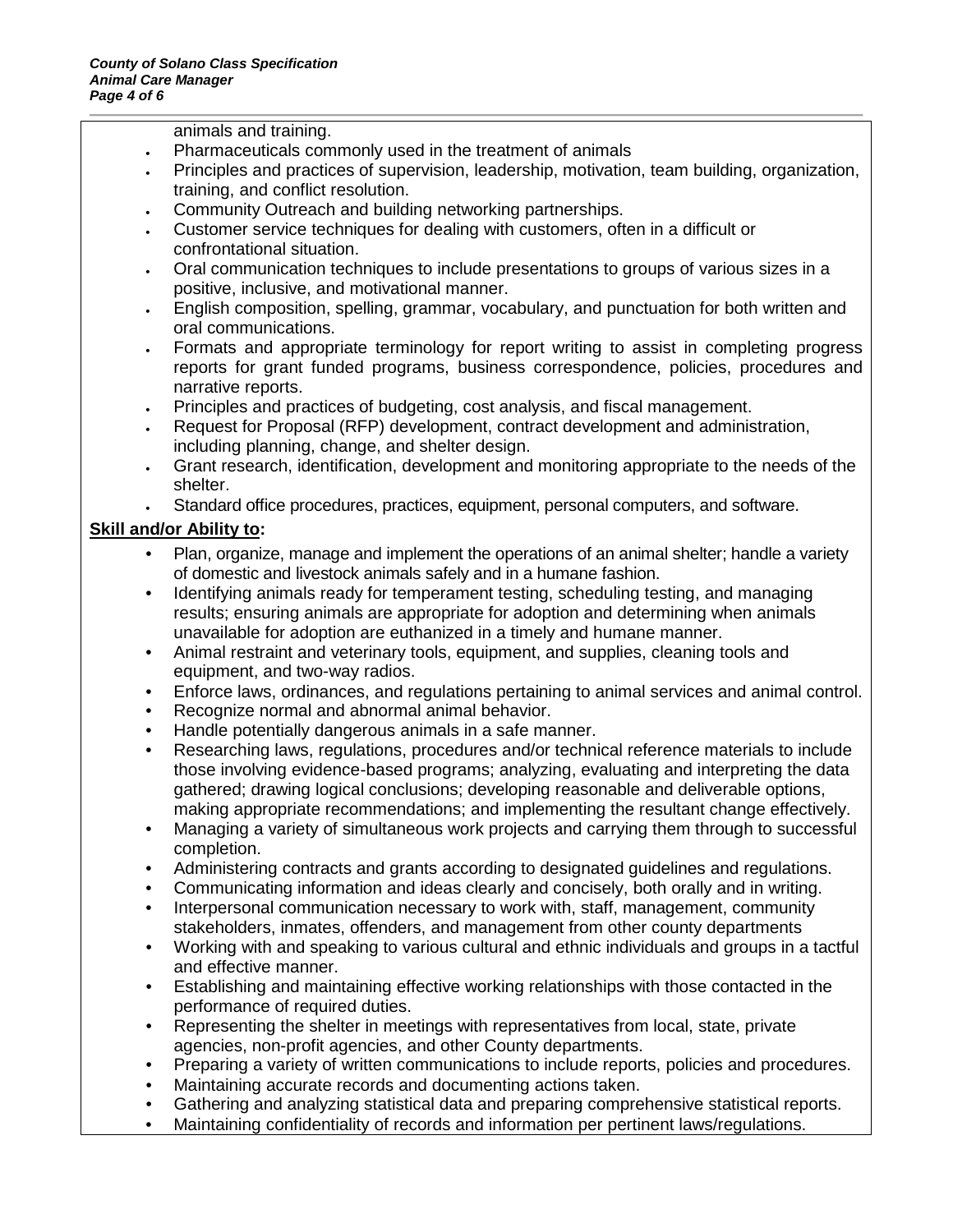• Using modern office equipment to include computers and related software applications.

#### **PHYSICAL REQUIREMENTS:**

- Mobility and Dexterity: The position in this class typically requires stooping, kneeling, reaching, standing, walking, fingering, grasping, feeling (i.e. sense of touch), and repetitive motion.
- Lifting, Carrying, Pushing and Pulling When handling animals and setting up for events and activities, the employee in this class will be exerting up to 50 pounds of force occasionally and/or up to 20 pounds of force frequently, and/or a negligible amount of force constantly to move objects.
- Vision: The position in this class requires the employee to have close visual acuity, with or without correction, to prepare and analyze data and figures, transcribe, view a computer terminal, read, etc. The position in this class also requires the employee to have depth perception in order to operate a motor vehicle.
- Hearing/Talking: The position in this class requires the employee to perceive the nature of sounds at normal speaking levels with or without correction, and have the ability to receive detailed information through oral communication. The position in this class requires the employee to express or exchange ideas by means of the spoken word.

#### **WORKING CONDITIONS:**

- Office Work: The employee in this class will most often be working in an office setting.
- Work in an Animal Shelter: The employee in this class will also be working in an animal shelter and thus will be subject to exposure to dirt, dust, pollen, odors, loud and/or constant noises, fumes, chemicals, toxic agents, animal blood and other bodily fluids, bites and scratches from animals, and pathogenic substances. The employee in this class may also be exposed to animals with injuries and to animals who must be euthanized and disposed of.
- Traffic Hazards: The employee in this class will be required to operate a vehicle and thus will be subject to traffic hazards while driving.
- Disruptive/Confrontational Human Contacts: The employee in this class may be subject to disruptive and confrontational people.

#### **OTHER REQUIREMENTS:**

- The County may conduct a background check and a reference check on candidates prior to appointment to a position within this class. The background check may include the State of California Department of Justice, the Federal Bureau of Investigation (FBI), and criminal checks in any City/County where the applicant has lived, worked or gone to school.
- Incumbents are required to travel independently, for example, to perform work at other work sites, to attend meetings with other County employees, to attend meetings with community organizations, etc.
- Incumbents may be required to work weekends, holidays, irregular hours, on-call, and after normal business hours.